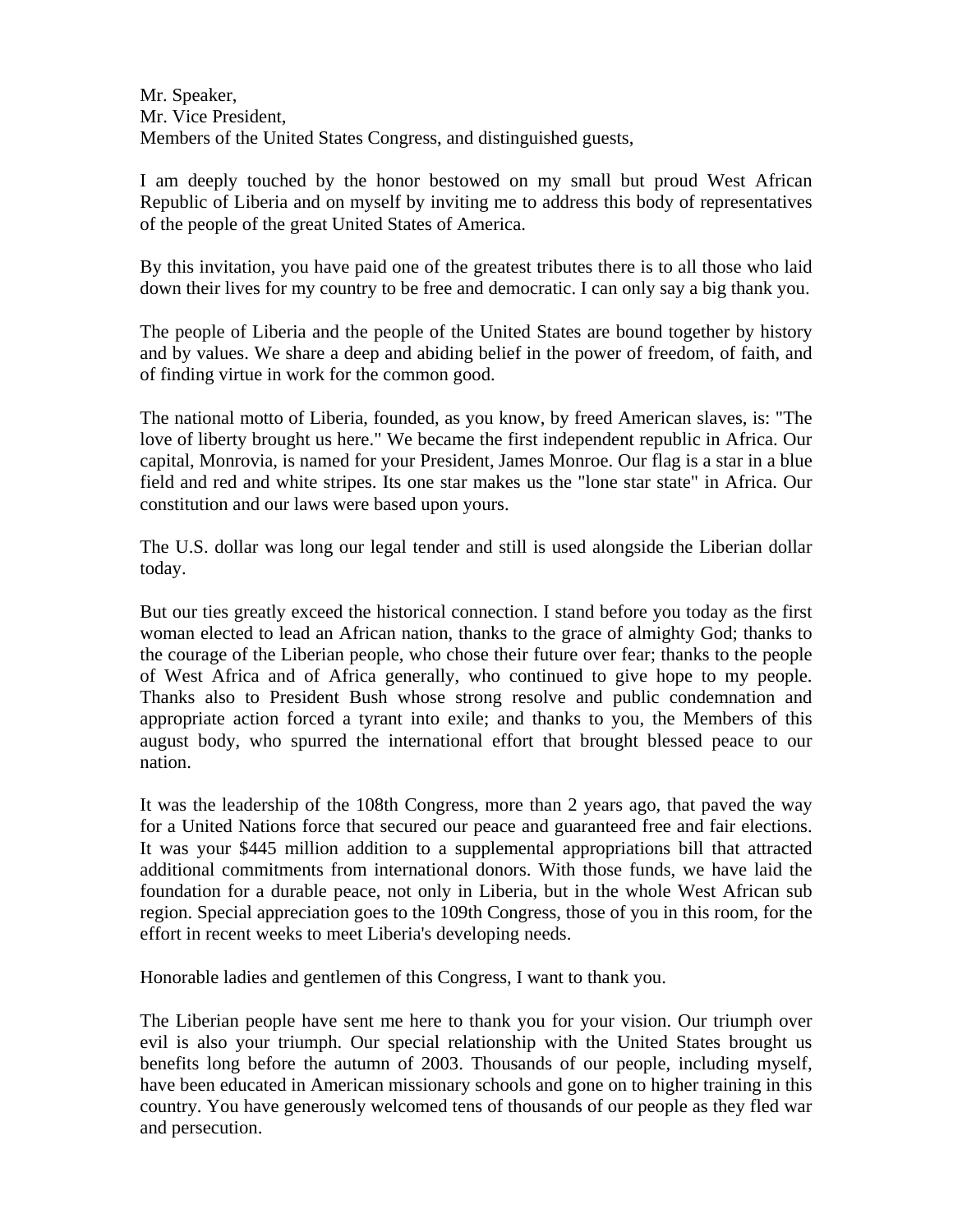I was among them. In 1985, after challenging the military regime's failure to register my political party, I was put in jail with several university students who also challenged military rule. This House came to our rescue with a resolution threatening to cut off aid to the country unless all political prisoners were freed. Months later, I was put in jail again, this time in a cell with 15 men. All of them were executed a few hours later. Only the intervention of a single soldier spared me from rape. Through the grace of almighty God and the mercy of others, I escaped and found refuge here, in Washington, D.C.

But long before that, our country and I benefited from Liberia's special relationship with the United States. My family exemplifies the economic and social divide that has torn our nation. Unlike many privileged Liberians, I can claim no American lineage. Three of my grandparents were indigenous Liberians; the fourth was a German who married a rural market woman. That grandfather was forced to leave the country when Liberia, in loyalty to the United States, declared war on Germany in 1914.

Both of my grandmothers were farmers and village traders. They could not read or write any language, as more than three-quarters of our people still cannot today; but they worked hard, they loved their country, they loved their families, and they believed in education.

They inspired me then, and their memory motivates me now to serve my people, to sacrifice for the world and honestly serve humanity. I could not, I will not, I cannot betray their trust.

My parents were sent at a young age to Monrovia, where it was common for elite families to take in children from the countryside to perform domestic chores. They endured humiliations and indignities, but my mother was fortunate to be adopted by a kind woman, and both my parents were able through this system to go to school, a rarity at that time for poor people. My father even became the first native Liberian in the Liberian national legislature.

I was not born with the expectation of a university education from Harvard or being a World Bank officer or an Assistant Secretary-General of the United Nations. When I was a small girl in the countryside, swimming and fishing with twine made from palm trees, no one would have picked me out as the future president of our country. I graduated from the College of West Africa, a United Methodist high school. I waited tables to support my studies in the United States, college in Wisconsin and graduate school in Massachusetts. I went on to enjoy the benefits and advantages of a world-class education.

So my feet are in two worlds, the world of poor rural women with no respite from hardship, and the world of accomplished Liberian professionals, for whom the United States is a second and beloved home. I draw strength from both.

But most of our people have not been as fortunate as I was. Always poor and underdeveloped, Liberia is only now emerging from two decades of turmoil that destroyed everything we managed to build in a century and a half of independence. The costs of our conflict run wide and deep, manifested in varied ways: mismanagement, corruption, bad governance, massive looting of public treasury and assets. Unlike the tsunami in Asia and Katrina here in your own country, where the destruction and human casualty were caused by nature, we participated in or stood silently by in our own self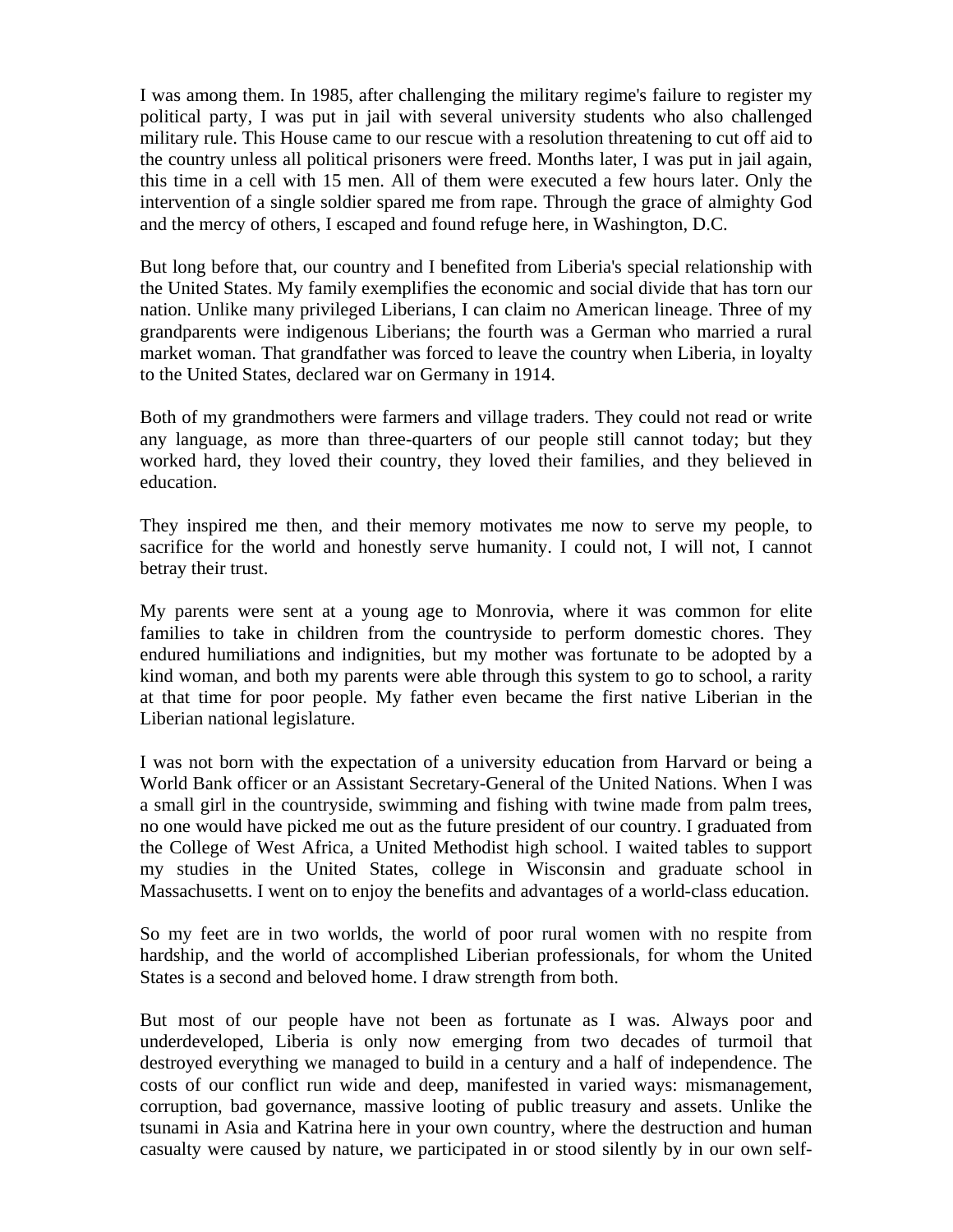destruction. Our country agonized with your citizens and the victims and families of these natural tragedies and our country also agonized with itself over the effects of a senseless civil war.

In the campaign months, I traveled to every corner of our country. I trudged through mud in high boots, where roads did not exist or had deteriorated past repair. I surveyed ruined hospitals and collapsed clinics. I held meetings by candlelight, because there is no electricity anywhere, including the capital, except from private generators. I was forced to drink water from creeks and unsanitized wells, all of which made me vulnerable to the diseases from which so many of my people die daily.

I came face to face with the human devastation of war, which killed a quarter of a million of our 3 million people and displaced most of the rest. Hundreds of thousands escaped across borders. More, who could not, fled into the bush, constantly running from one militia or another, often surviving by eating rodents and wild plants that made them sick and even killed them.

Our precious children died of malaria, parasites and malnourishments. Our boys, full of potential, were forced to be child soldiers, to kill or be killed. Our girls, capable of being anything they could imagine, were made into sex slaves, gang-raped by men with guns, made mothers while they still were children themselves.

But listening to the hopes and dreams of our people, I recall the words of a Mozambican poet who said, "Our dream has the size of freedom." My people, like your people, believe deeply in freedom; and in their dreams, they reach for the heavens.

I represent those dreams. I represent their hope and their aspirations. I ran for President because I am determined to see good governance in Liberia in my lifetime. But I also ran because I am the mother of four, and I wanted to see our children smile and play again.

Already, I am seeing those smiles. For even after everything they have endured, the people of Liberia have faith in new beginnings. They are counting on me and my administration to create the conditions that will guarantee the realization of their dreams. We must not betray their trust. All the children I meet, when I ask what they want most, say, "I want to learn." "I want to go to school." "I want an education." We must not betray their trust.

Young adults, who have been called our lost generation, do not consider themselves lost. They, too, aspire to learn and to serve their families and their communities. We must not betray their trust.

Women, my strong constituency, tell me that they want the same chances that men have. They want to be literate. They want their work recognized. They want protection against rape. They want clean water that won't sicken and kill their children. We must not betray their trust.

Former soldiers tell me they are tired of war. They do not want to have to fight or run again. They want training. They want jobs. If they carry guns, they want to do so in defense of peace and security, not war and pillage. We must not betray their trust.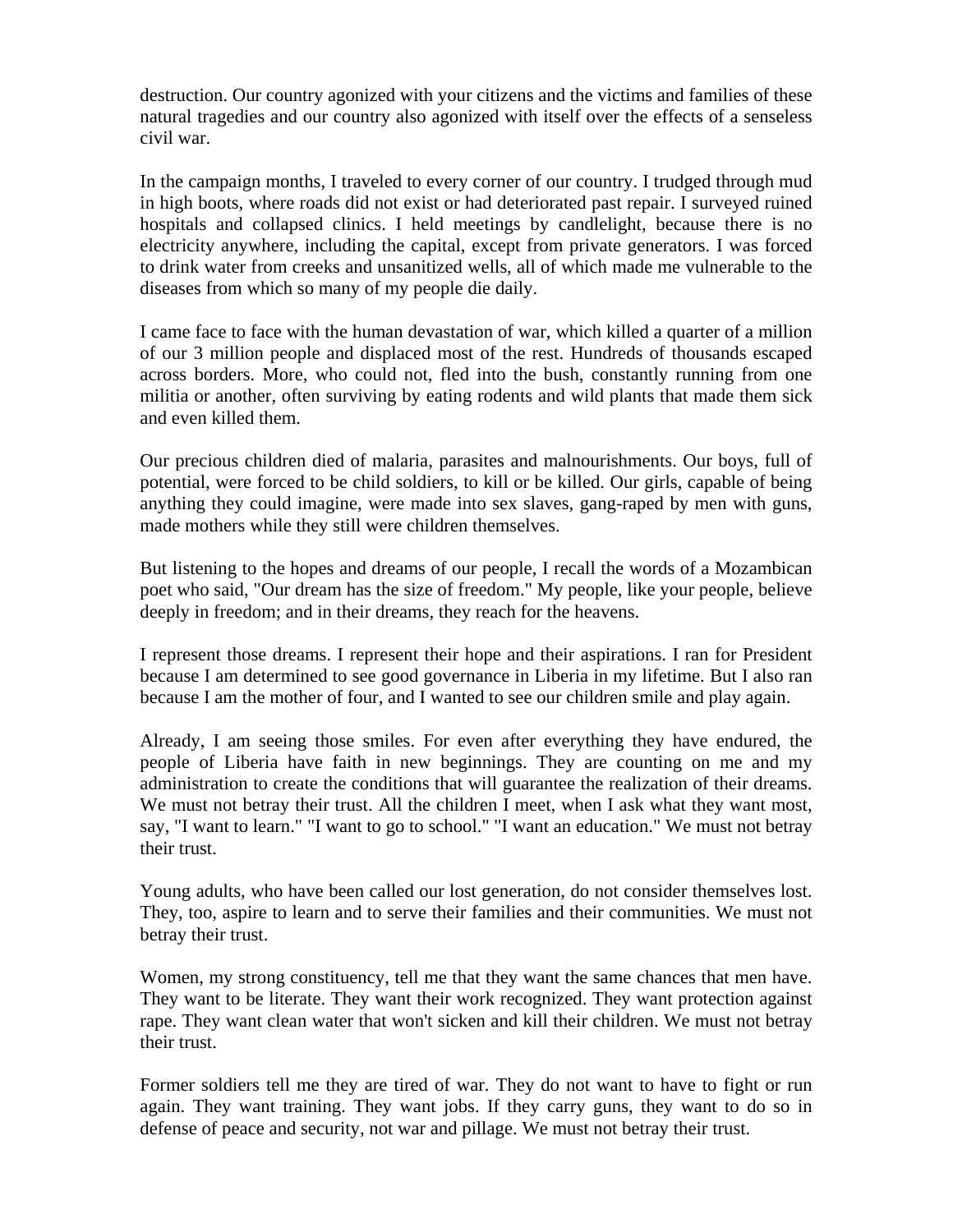Entrepreneurs who have returned from abroad with all their resources, risking everything to invest in their country's future, tell me they want a fair and transparent regulatory environment. They want honesty and accountability from their government. We must not betray their trust.

Farming families who fled the fighting for shelter in neighboring countries or found themselves displaced from their communities want a fresh start. They want to return home. They want seeds. They want farm implements. They want roads to get their goods to market. We must not betray their trust.

I have many promises to keep. As I won elections through a free and peaceful process, I must preserve freedom and keep the peace. As I campaigned against corruption, I must lead a government that curbs it.

As I was elected with the massive vote of women, I must assure that their needs are met.

We are not oblivious to the enormity of the challenges we face. Few countries have been as decimated as ours. In the chaos of war, our HIV rates have quadrupled. Our children are still dying of curable diseases, tuberculosis, dysentery, measles, and malaria. Schools lack books, equipment, teachers, and buildings. The telecommunications age has passed us by. We have a \$3.5 billion external debt, lent in large measure to some of my predecessors who were known to be irresponsible, unaccountable, unrepresentative, and corrupt. The reality that we have lost our international creditworthiness bars us from further loans, although now we would use them wisely.

Our abundant natural resources have been diverted by criminal conspiracies for private gain. International sanctions, imposed for the best of reasons, still prevent us from exporting our raw materials.

Roads have disappeared and bridges have been bombed or washed away. We know that trouble could once again breed outside our borders. The physical and spiritual scars of war are deep indeed.

So with everything to be done, what must we do first? We must do everything we can to consolidate the peace that so much was paid to secure, and we must work to heal the wounds of war. We must create an emergency public works program to put the whole nation to work and give families an income through the rebuilding of critical infrastructure, strengthening security and attracting investment. We must rehabilitate the core of an electricity grid to high-priority areas and institutions and visibly demonstrate to the people that government can provide necessary services.

We must bring home more of our refugees and resettle the displaced. We must give them the tools to start anew, and encourage more of our skilled expatriates, who have the knowledge and the experience to build our economy, to return home. For those unable to come home, we must appeal to you to grant them continuing protective status, and residency where appropriate, to put them in a condition to contribute to their country's reform and development.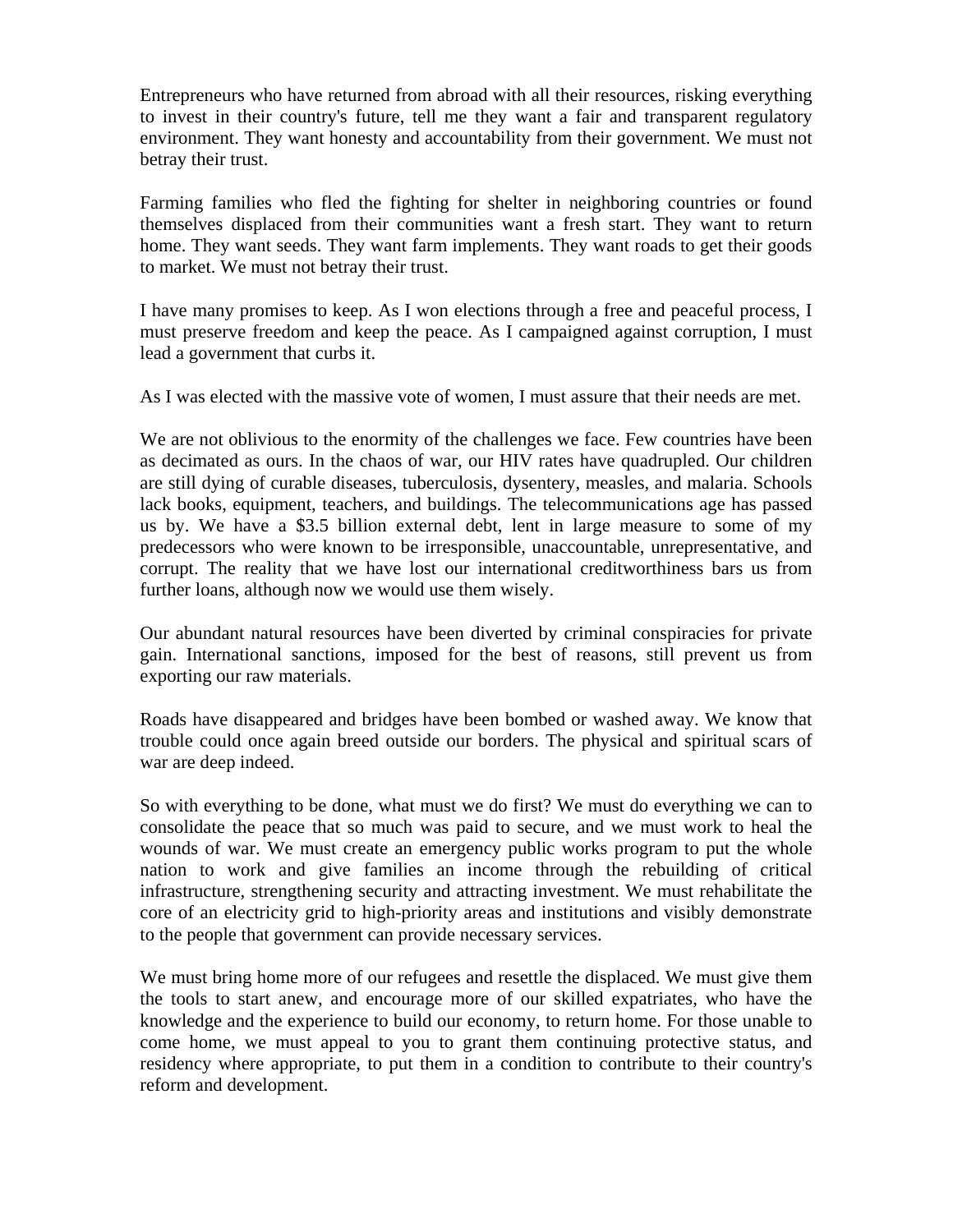We must complete the demobilization of former combatants and restructure our army, police and security services. We must create legal systems that preserve the rule of law, applied to all without fear or favor.

We must revive educational facilities, including our few universities. We must provide essential agricultural extension services to help us feed ourselves again, developing the science and technology skills to ensure that we prosper in a modern global economy. We must create an efficient and transparent tax system to ensure the flow of government revenues and create a hospitable investment climate.

With few resources beyond the will of my people, I want you to know, we have made a strong beginning. During my first few weeks in office, by curbing corruption we have increased government revenue by 21 percent. We have canceled noncompliant forestry concessions and fraudulent contracts; required senior government appointees to declare financial assets; implemented cash management practices to ensure fiscal discipline and sharpen efficiency; met the basic requirements for eligibility under the U.S. general system of preferences and initial Ex-Im Bank support; restored good relationships with bilateral and multilateral partners; commenced the process leading to an IMF-supported staff monitoring program; accelerated implementation of the Governance Economic Management Plan, the GMAP; and launched a Truth and Reconciliation Commission to investigate the abuses of war.

But while we seek national unity and reconciliation, we must not sacrifice justice. I respect the lifesaving role that our West African neighbors, particularly Nigeria, played at no small cost to them in accepting to host Mr. Charles Taylor. Liberians are deeply grateful.

But I say here, as I have said before, Liberia has little option but to see that justice is done in accordance with the requirements of the United Nations and the broad international community.

I know that my government must go beyond these strong beginnings, must do much more than we have done so far, and we must do it quickly.

Our people's courage and patience are formidable, but their expectations are high. And their needs are urgent. This does not mean that we want big government. We cannot afford it, and we believe that government should not attempt to do what civil society and business can do better. The people of Liberia know that government cannot save the country. Only their own strength, their determination, their creativity, resilience and their faith can do that.

But they have the right to expect the essentials that only a government can provide. They have the right to a government that is honest and that respects the sanctity of human life. They need and they deserve an economic environment in which their efforts can succeed.

They need infrastructure, and they need security. Above all, they need peace.

That is the task of my administration. To meet that challenge, to do what is right, I ask for the continuing support of this Congress and the American people.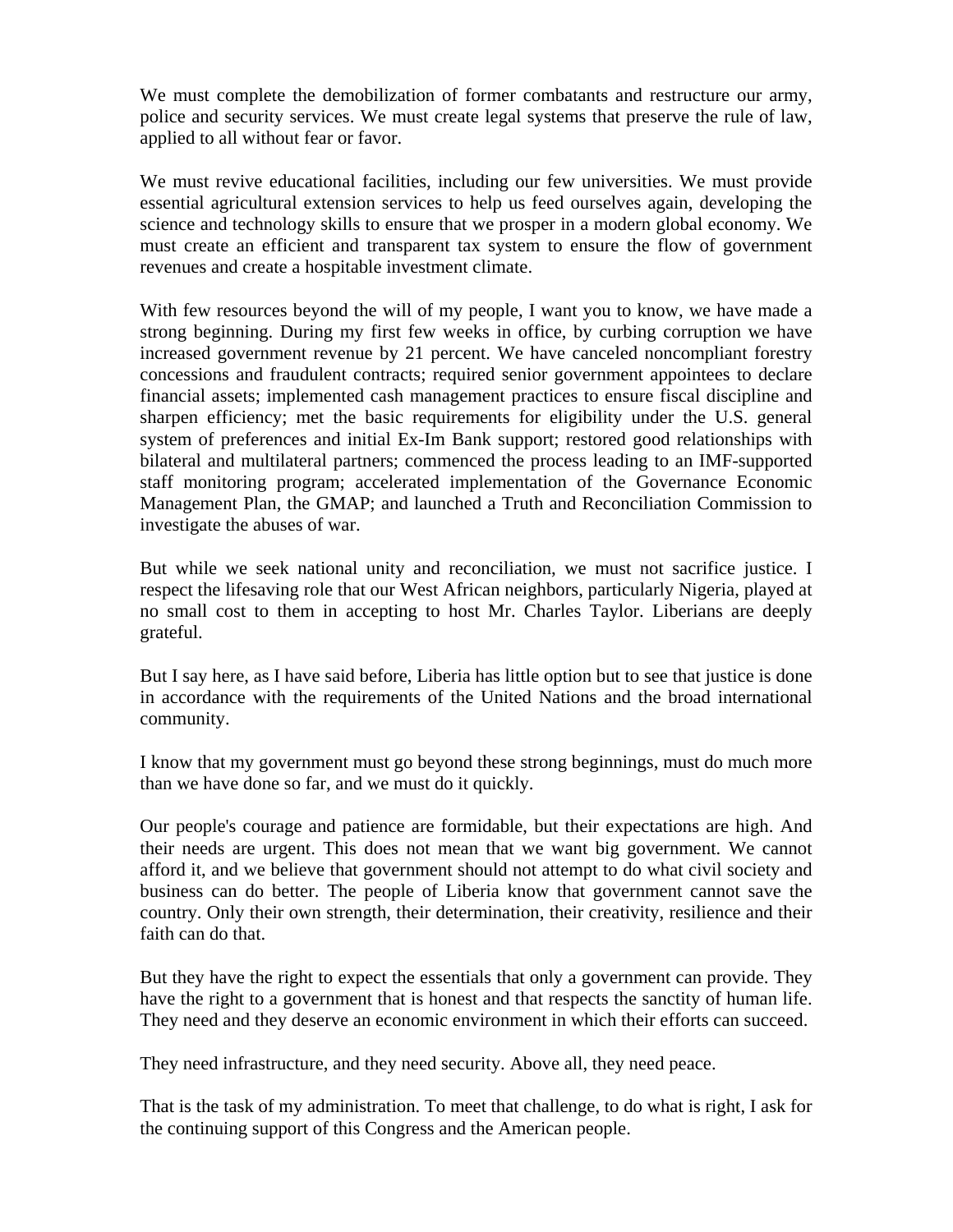Honorable ladies and gentlemen, my appeal comes with the recognition of all that you have already done. In addition to the financial assistance to disarm our fighters and feed and house our displaced, the artful diplomacy of the United States was central to ending our long conflict. We thank you with all our hearts.

As small and impoverished as we are, we cherish the friendship we have had with you. During the Second World War, we stood together, even if only symbolically, to fight Nazi expansionism and tyranny. At the request of President Roosevelt, we planted rubber trees after the Japanese seized the Indonesian supply. When U.S. law prohibited sending ships to a Europe at war, we agreed to establish a shipping registry to help transport American goods. During the Cold War, we hosted a submarine tracking center, an intelligence listening post, and one of the largest Voice of America transmitters in the world.

Again, we ask that we continue working together, but we do not ask for patronage. We do not want to continue in dependency. The benefits of your assistance must be mutual.

Honorable Members of Congress, much is at stake for all of us. Liberia at war brought misery and crimes against humanity to its neighbors, a toll that is beyond calculation. A peaceful, prosperous Liberia can contribute to democracy, stability, and development in West Africa and beyond.

Nine times--nine times--in the past 15 years, the United States has been forced to evacuate official Americans and their dependents from our country, at enormous cost to your taxpayers. Monrovia, I am told, is the most evacuated U.S. embassy in the world. I am determined that you will not need to rescue your people from our shores for a 10th time. You contribute hundreds of millions of dollars to a U.N. peacekeeping force in Liberia. A fraction of this will be required to support a peaceful and stable Liberia.

Honorable Members of this great Congress, think with me about this. What is the return on an investment that trains young combatants for life, rather than death? What is the yield when our young men can exchange their guns for jobs? What is the savings in food aid when our people can feed themselves again? What is the profit from educating our girls to be scientists and doctors? What is the dividend when our dependence ends, and we become true partners rather than supplicants?

Honorable Members, we know that there is no quick fix for the reconstruction of our country; but Liberians, young and old, share their government's commitment to work, to be honest, to unite, to reconcile, and to rebuild. A nation so well endowed, so blessed by God with natural resources should not be poor. Starting from a small base, as we do, we have rubber and timber and diamonds and gold and iron ore.

Our fields are fertile. Our water supply is plentiful. Our sunshine is warm and welcoming. With your prayers and with your help, we will demonstrate that democracy can work, even under the most challenging conditions. We will honor the suffering of our people, and Liberia will become a brilliant beacon, an example to Africa and to the world of what the love of liberty can achieve. We will strive to be America's success story in Africa, demonstrating the potential in the transformation from war to peace; demonstrating the will to join in the global fight against terrorism; demonstrating that democracy can prevail, demonstrating that prosperity can be achieved.